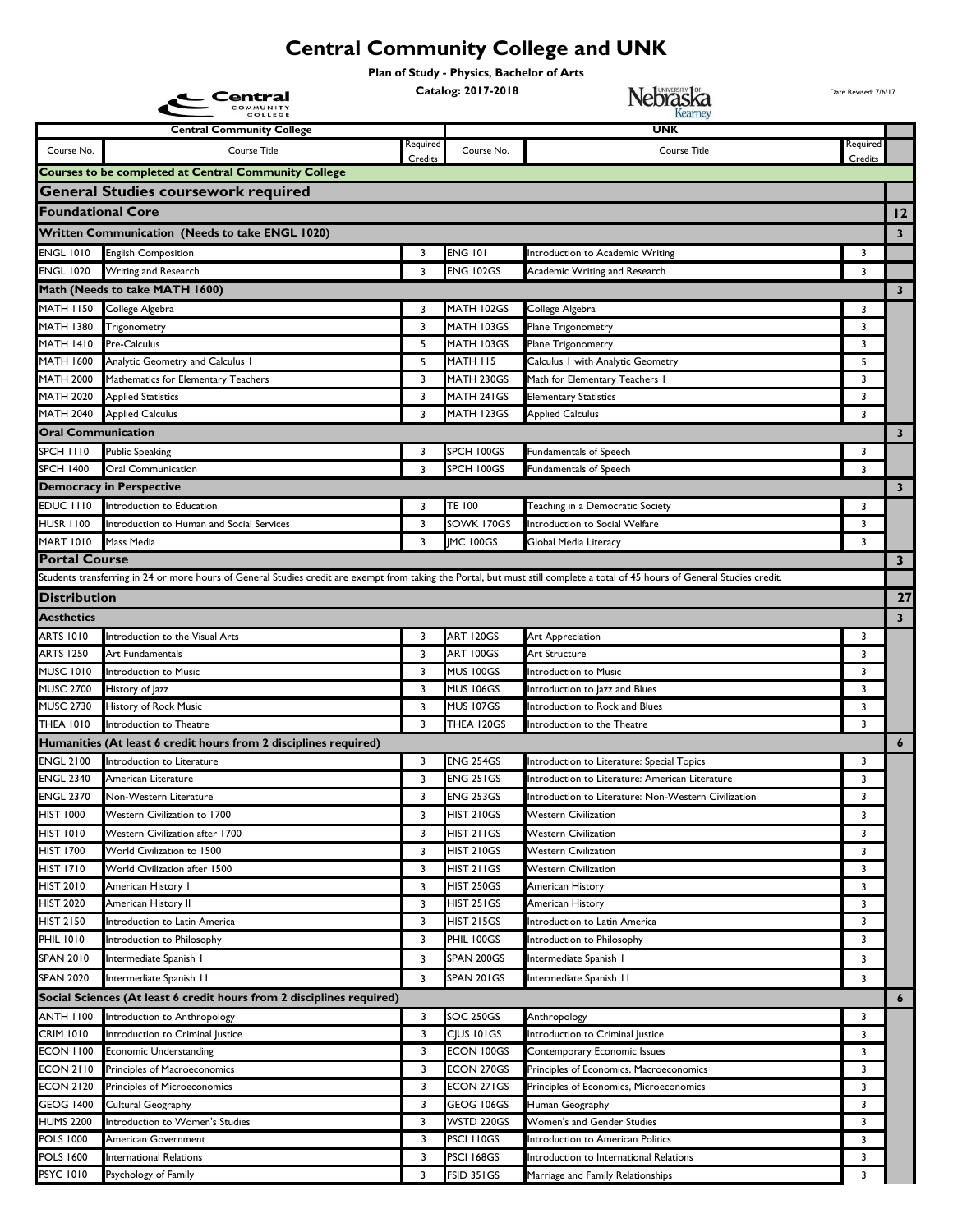|                                      | <b>Central Community College</b>                         |                     |                                  | <b>UNK</b>                                                                                                                                               |                                |                         |
|--------------------------------------|----------------------------------------------------------|---------------------|----------------------------------|----------------------------------------------------------------------------------------------------------------------------------------------------------|--------------------------------|-------------------------|
| Course No.                           | Course Title                                             | Required<br>Credits | Course No.                       | <b>Course Title</b>                                                                                                                                      | Required<br>Credits            |                         |
| <b>PSYC 1810</b>                     | Introduction to Psychology                               | 3                   | <b>PSY 203GS</b>                 | General Psychology                                                                                                                                       | 3                              |                         |
| <b>PSYC 2890</b>                     | Developmental Psychology                                 | 3                   | <b>PSY 230GS</b>                 | Human Development                                                                                                                                        | 3                              |                         |
| SOCI 1010                            | Introduction to Sociology                                | 3                   | SOC 100GS                        | Introduction to Sociology                                                                                                                                | 3                              |                         |
| SOIC 2150                            | Issues of Unity and Diversity                            | 3                   | ETHS 101GS                       | Introduction to Ethnic Studies                                                                                                                           | 3                              |                         |
| SOCI 2160                            | Marriage and Family                                      | 3                   | FSID 351GS                       | Marriage and Family Relationships                                                                                                                        | 3                              |                         |
|                                      | <b>Natural Sciences (Needs to take PHYS 2110)</b>        |                     |                                  |                                                                                                                                                          |                                | 8                       |
| <b>BIOS 1010</b>                     | <b>General Biology</b>                                   | $\overline{4}$      | <b>BIOL 103GS</b>                | <b>General Biology</b>                                                                                                                                   | 4                              |                         |
| <b>BIOS 1090</b>                     | <b>General Botany</b>                                    | 4                   | <b>BIOL 105GS</b>                | <b>Biology I</b>                                                                                                                                         | 4                              |                         |
| <b>BIOS 1120</b>                     | Principles of Zoology                                    | 4                   | <b>BIOL 106GS</b>                | <b>Biology II</b>                                                                                                                                        | $\overline{4}$                 |                         |
| <b>BIOS 2490</b>                     | Principles of Microbiology                               | 4                   | BIOL 211GS                       | Human Microbiology                                                                                                                                       | 4                              |                         |
| <b>CHEM 1050</b>                     | <b>Elements of Chemistry</b>                             | 4                   | CHEM 145GS                       | Introductory Chemistry                                                                                                                                   | 4                              |                         |
| CHEM 1060                            | Basics of Organic Chemistry                              | 4                   | CHEM 150GS                       | Introduction to Organic and Biochemistry                                                                                                                 | 4                              |                         |
| <b>CHEM 1090</b>                     | <b>General Chemistry</b>                                 | 4                   | CHEM 160GS                       | General Chemistry                                                                                                                                        | 3                              |                         |
|                                      |                                                          |                     | CHEM 160LGS                      | General Chemistry Laboratory                                                                                                                             | -1                             |                         |
| <b>CHEM 1100</b>                     | General Chemistry II                                     | 4                   | CHEM 161GS                       | <b>General Chemistry</b>                                                                                                                                 | 3                              |                         |
| <b>PHYS 1500</b>                     | Introduction to Physical Geography with Lab              | 4                   | CHEM 161LGS<br>GEOG 102GS        | General Chemistry Laboratory<br>Physical Geography II: The Lithosphere                                                                                   | 4                              |                         |
| <b>BIOS 1060</b>                     | <b>Environmental Science</b>                             | 3                   |                                  |                                                                                                                                                          |                                |                         |
| <b>BIOS 1070</b>                     | <b>Environmental Science Lab</b>                         | 1                   | PHYS 201GS                       | Earth Science                                                                                                                                            | 4                              |                         |
| <b>PHYS 1010</b>                     | Earth Science                                            | 3                   | PHYS 201GS                       | <b>Earth Science</b>                                                                                                                                     | 4                              |                         |
|                                      |                                                          |                     | PHYS 100GS                       | <b>Physical Science</b>                                                                                                                                  | 3                              |                         |
| <b>PHYS 1100</b>                     | <b>Physical Science</b>                                  | $\overline{4}$      | PHYS 100LGS                      | Physical Science Laboratory                                                                                                                              |                                |                         |
| <b>PHYS 1410</b>                     |                                                          |                     | PHYS 205GS                       | General Physics I                                                                                                                                        | 4                              |                         |
|                                      | General Physics I                                        | 5                   | PHYS 205LGS                      | Physics I Laboratory                                                                                                                                     |                                |                         |
| <b>PHYS 1420</b>                     | General Physics II                                       | 5                   | PHYS 206GS                       | General Physics II                                                                                                                                       | 4                              |                         |
|                                      |                                                          |                     | PHYS 206LGS                      | Physics II Laboratory                                                                                                                                    | -1                             |                         |
| <b>PHYS 2010</b>                     | Meteorology: Intro to Atmosphere                         | 4                   | PHYS 209GS                       | Meteorology                                                                                                                                              | 3                              |                         |
| <b>PHYS 2110</b>                     | General Physics I with Calculus                          | 5                   | PHYS 275GS                       | General Physics I (Calculus)                                                                                                                             | 4                              |                         |
|                                      |                                                          |                     | PHYS 275LGS<br>PHYS 276GS        | General Physics I (Calculus) Laboratory                                                                                                                  | $\overline{\phantom{a}}$       |                         |
| <b>PHYS 2120</b>                     | General Physics II with Calculus                         | 5                   | PHYS 276LGS                      | General Physics II (Calculus)<br>General Physics II (Calculus) Laboratory                                                                                | $\overline{4}$<br>$\mathbf{I}$ |                         |
|                                      | <b>Analytical and Quantitative Thought</b>               |                     |                                  |                                                                                                                                                          |                                | $\mathbf 0$             |
| <b>MATH 2020</b>                     | <b>Applied Statistics</b>                                | 3                   | <b>MGT 233GS</b>                 | <b>Business Statistics</b>                                                                                                                               | 3                              |                         |
| <b>BSAD 2020</b>                     | <b>Business Statistics</b>                               | 3                   | MGT 233GS                        | <b>Business Statistics</b>                                                                                                                               | 3                              |                         |
| <b>BTEC 1110</b>                     | Computer and Internet Literacy                           | 3                   | CSIT 108GS                       | <b>Computers in Society</b>                                                                                                                              | 3                              |                         |
| <b>BTEC 1710</b>                     | Word Specialist                                          | $\overline{2}$      | CSIT 1001GS                      |                                                                                                                                                          |                                |                         |
| <b>BTEC 2310</b>                     | Microsoft Excel Specialist Certification Preparation     | ı                   |                                  | <b>Computing Environments: Word Processing</b>                                                                                                           | 3                              |                         |
| <b>BTEC 1720</b>                     | <b>Excel Specialist</b>                                  | $\overline{2}$      | <b>CSIT 1002GS</b>               | Computing Environments: Spreadsheet                                                                                                                      | 3                              |                         |
| <b>BTEC 2320</b>                     | Microsoft Excel Specialist Certification Preparation     |                     |                                  |                                                                                                                                                          |                                |                         |
| <b>BTEC 1740</b>                     | <b>Access Specialist</b>                                 | $\overline{2}$      | CSIT 1003 GS                     | Computing Environments: Date Base                                                                                                                        | 3                              |                         |
| <b>BTEC 2340</b>                     | Microsoft Access Specialist Certification Preparation    | -1                  |                                  |                                                                                                                                                          |                                |                         |
| <b>INFO 1100</b>                     | Introduction to Information Technology and Systems       | 3                   | <b>ITEC 150GS</b>                | Internetworking Literacy                                                                                                                                 | 3                              |                         |
| <b>INFO 1120</b>                     | Microcomputer Applications                               | 3                   | <b>MIS 182GS</b>                 | Software Productivity Tools                                                                                                                              | 3                              |                         |
| <b>INFO 1210</b>                     | Spreadsheets                                             | 3                   | CSIT 1002GS                      | Computing Environments: Spreadsheet                                                                                                                      | 3                              |                         |
| <b>INFO 1380</b>                     | Technology in Society                                    | 3                   | CSIT 108GS                       | <b>Computers in Society</b>                                                                                                                              | 3                              |                         |
| <b>INFO 1670</b>                     | <b>IT Essentials</b>                                     | 3                   | <b>ITEC 150GS</b><br>CSIT 1003GS | Internetworking Literacy                                                                                                                                 | 3                              |                         |
| <b>INFO 1700</b><br><b>INFO 1800</b> | Database Concepts and Design<br>Visual Basic Programming | 3<br>3              | CSIT I I I GS                    | Computing Environments: Date Base<br>Applied Computer Programming                                                                                        | 3<br>3                         |                         |
| <b>INFO 2820</b>                     | <b>JAVA Programing</b>                                   | 3                   | CSIT 130GS                       | Introduction to Computer Science                                                                                                                         | 4                              |                         |
| <b>INFO 2830</b>                     | C# Programming                                           | 3                   | CSIT I I I GS                    | Applied Computer Programming                                                                                                                             | 3                              |                         |
| <b>MUSC 1470</b>                     | Music Theory I                                           | 3                   | <b>MUS 200GS</b>                 | Theory I                                                                                                                                                 | 3                              |                         |
| <b>Wellness</b>                      |                                                          |                     |                                  |                                                                                                                                                          |                                | $\mathbf{0}$            |
| <b>NUTR 1470</b>                     | Nutrition                                                | 3                   | FSID 110GS                       | Introduction to Nutrition                                                                                                                                | 3                              |                         |
| <b>BSAD 1010</b>                     | <b>Consumer Problems</b>                                 | 3                   | <b>FSID 160GS</b>                | Personal Money Management                                                                                                                                | 3                              |                         |
| <b>PSYC 2860</b>                     | Abnormal Psychology                                      | 3                   | <b>PSY 231GS</b>                 | Abnormal Behavior and Society                                                                                                                            | 3                              |                         |
| PHED 1050                            | Physical Education-Walking and Jogging                   | 3                   | <b>PE 110GS</b>                  | <b>Basic Sports</b>                                                                                                                                      | 3                              |                         |
| <b>PHED 1400</b>                     | Personal Health                                          | 3                   | <b>PE 150GS</b>                  | Healthy, Wealthy and Wise                                                                                                                                | 3                              |                         |
|                                      |                                                          |                     |                                  | Need to reach 27 credit hour minimum in Distribution (Aesthetics, Humanities, Social Sciences, Natural Sciences, Analytical and Quantitative Thought and |                                |                         |
|                                      | Wellness) - Pick 4 more credits                          |                     |                                  |                                                                                                                                                          |                                | $\overline{\mathbf{4}}$ |
| Capstone                             |                                                          |                     |                                  |                                                                                                                                                          |                                |                         |
|                                      | Transfer students must take this course at UNK           |                     |                                  |                                                                                                                                                          |                                |                         |
|                                      | <b>BA Language Requirements</b>                          |                     |                                  |                                                                                                                                                          |                                | 6 <sup>1</sup>          |
|                                      |                                                          |                     |                                  |                                                                                                                                                          |                                |                         |